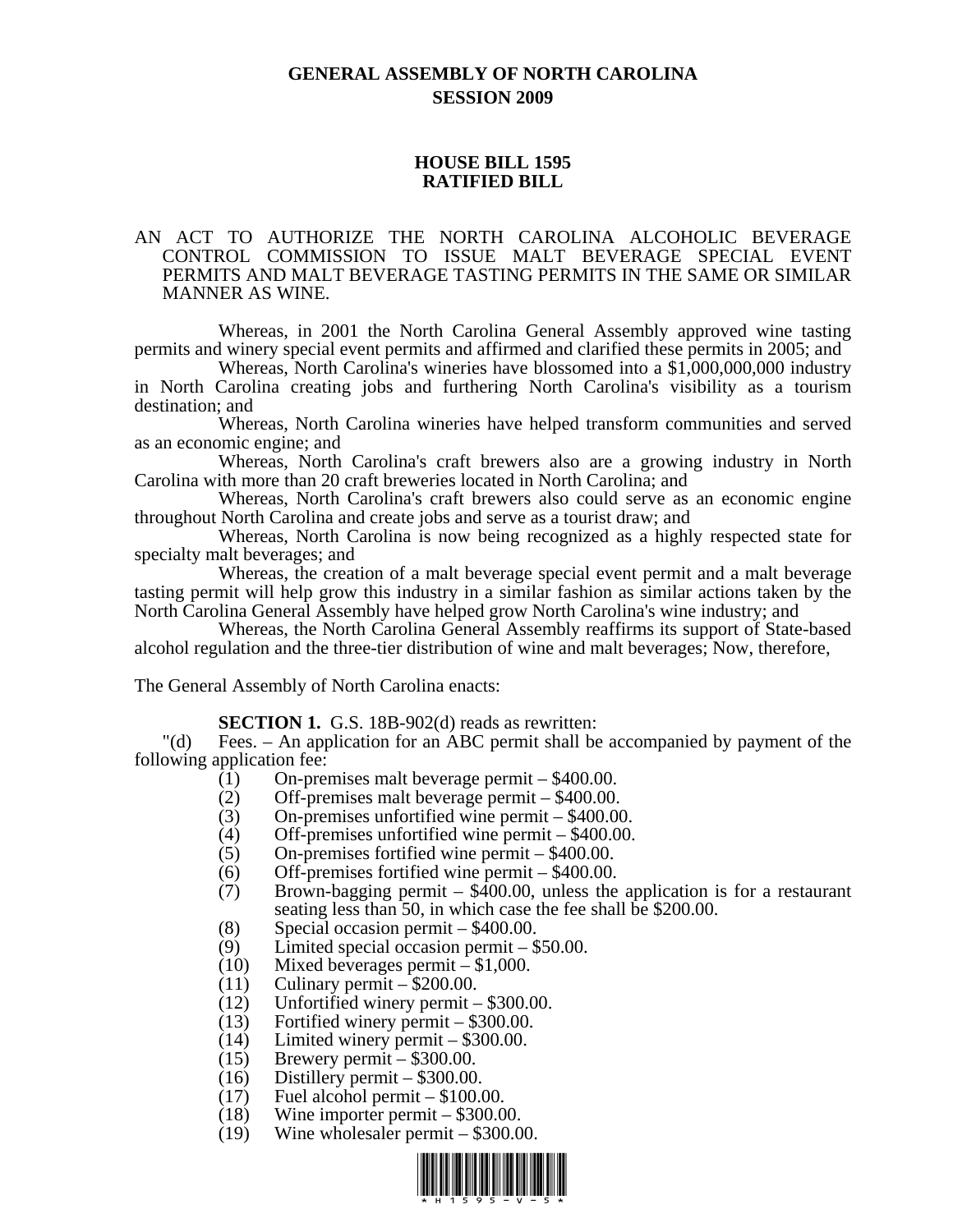- (20) Malt beverage importer permit \$300.00.
- (21) Malt beverage wholesaler permit \$300.00.<br>(22) Bottler permit \$300.00.
- Bottler permit  $-$  \$300.00.
- (23) Salesman permit \$100.00.
- (24) Vendor representative permit \$50.00.
- (25) Nonresident malt beverage vendor permit \$100.00.<br>(26) Nonresident wine vendor permit \$100.00.
- 
- (26) Nonresident wine vendor permit  $$100.00$ .<br>(27) Any special one-time permit under G.S. 18E Any special one-time permit under G.S.  $18B-1002 - $50.00$ .
- 
- (28) Winery special event permit \$200.00.<br>(29) Mixed beverages catering permit \$200 Mixed beverages catering permit  $-$  \$200.00.
- (30) Guest room cabinet permit \$1,000.<br>(31) Liquor importer/bottler permit \$50
- Liquor importer/bottler permit  $-$  \$500.00.
- (32) Cider and vinegar manufacturer permit \$200.00.<br>(33) Brew on premises permit \$400.00.
- Brew on premises permit  $-$  \$400.00.
- (34) Wine producer permit \$300.00.
- (35) Wine tasting permit \$100.00.
- (36) Repealed by Session Laws 2005-380, s. 1, effective September 8, 2005, and applicable to wine shipper permit applications submitted on or after that date.
- $(37)$  Wine shop permit  $-$  \$100.00.
- (38) Winemaking on premises permit \$400.00.
- (39) Wine shipper packager permit \$100.00.
- (40) Malt beverage special event permit \$200.00.
- $(41)$  Malt beverage tasting permit  $-$  \$100.00."
- **SECTION 2.** G.S. 18B-1001 is amended by adding a new subdivision to read:
- $\frac{18}{18}$  Malt Beverage Tasting Permit. A malt beverage tasting permit authorizes malt beverage tastings on a premises holding a retail permit by the retail permit holder or his employee. A representative of the brewery whose beverages are being featured at the tasting shall be present at the tasting unless the wholesaler or a wholesaler's employee determines that no representative of the brewery needs to be present. A malt beverage tasting consists of the offering of a sample of one or more malt beverage products, in amounts of no more than two ounces for each sample, without charge, to customers of the business. Any persons pouring malt beverage at a malt beverage tasting shall be at least 21 years of age.
	- a. Representatives of the brewery which produced the malt beverage, a wholesaler, or a wholesaler's employee may assist with the tasting. Assisting with a malt beverage tasting includes:
		- 1. Pouring samples for customers.<br>2. Checking the identification of
		- 2. Checking the identification of patrons being served at the malt beverage tasting.
	- b. When a representative of the brewery that produced the malt beverage, a malt beverage wholesaler, or a malt beverage wholesaler's employee assists in a malt beverage tasting conducted by a retail permit holder:
		- 1. The retail permit holder shall designate an employee to actively supervise the malt beverage tasting.
		- 2. A retail permit holder's employee shall not supervise more than three malt beverage tasting areas.
		- 3. No more than four malt beverages may be tasted at any one tasting area.
		- 4. The malt beverage tasting shall not last longer than four hours from the time designated as the starting time by the retail permit holder.
	- c. The retail permit holder shall be solely liable for any violations of this Chapter occurring in connection with the malt beverage tasting. The Commission shall adopt rules to assure that the tastings are limited to samplings and not a subterfuge for the unlawful sale or distribution of malt beverages, and that the tastings are not used by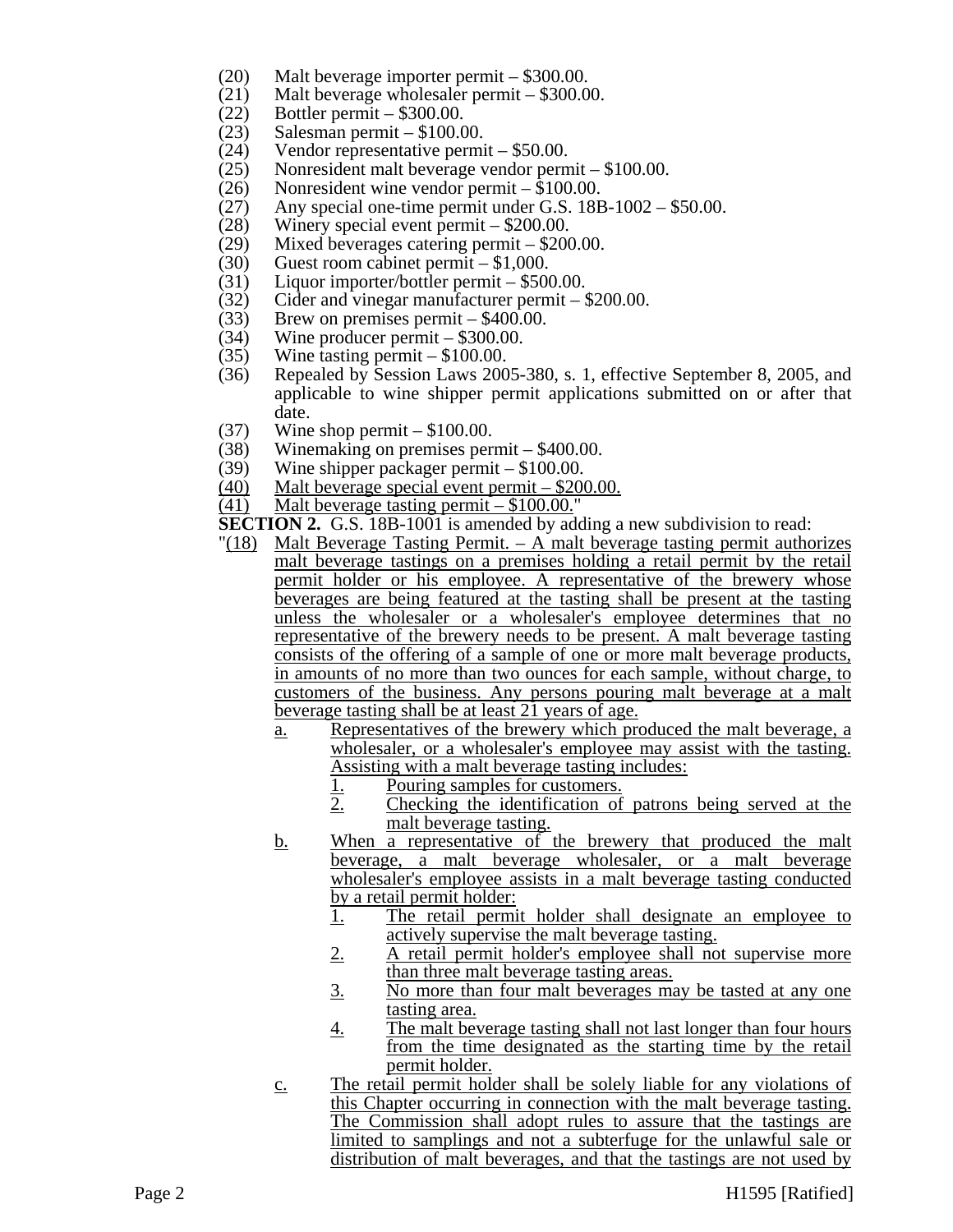industry members for unlawful inducements to retail permit holders. Except for purposes of this subdivision, the holder of a malt beverage tasting permit shall not be construed to hold a permit for the on-premises sale or consumption of alcoholic beverages. Any food business is eligible for a malt beverage tasting permit."

### **SECTION 3.** G.S. 18B-1100 reads as rewritten:

### "**§ 18B-1100. Commercial permits.**

The Commission may issue the following commercial permits:

- (1) Unfortified winery<br>(2) Fortified winery
- 
- (2) Fortified winery (3) Limited winery<br>(4) Brewery
- (4) Brewery<br>(5) Distillery
- (5) Distillery
- Fuel alcohol
- (7) Wine importer<br>(8) Wine wholesal
- Wine wholesaler
- (9) Malt beverages importer<br>(10) Malt beverages wholesal
- $(10)$  Malt beverages wholesaler  $(11)$  Bottler
- $(11)$  Bottler<br> $(12)$  Salesm
- 
- $(12)$  Salesman<br> $(13)$  Vendor re Vendor representative
- (14) Nonresident malt beverage vendor<br>(15) Nonresident wine vendor
- Nonresident wine vendor
- $(16)$  Winery special show<br> $(17)$  Liquor importer/bottl
- Liquor importer/bottler permit
- (18) Cider and vinegar <del>manufacturer.</del> <u>manufacturer</u> (19) Wine producer <del>permit</del>. permit
- Wine producer permit.permit
- (20) Malt beverage special event permit."

**SECTION 4.** Article 11 of Chapter 18B of the General Statutes is amended by adding a new section to read:

## "**§ 18B-1114.5. Authorization of malt beverage special event permit.**

(a) Authorization. – The holder of a brewery, malt beverage importer, or nonresident malt beverage vendor permit may obtain a malt beverage special event permit allowing the permittee to give free tastings of its malt beverages and to sell its malt beverages by the glass or in closed containers at trade shows, conventions, shopping malls, malt beverage festivals, street festivals, holiday festivals, agricultural festivals, balloon races, local fund-raisers, and other similar events approved by the Commission. Except for a brewery operating under the provisions of G.S. 18B-1104(7), all malt beverages sampled or sold pursuant to this section must be purchased from a licensed malt beverages wholesaler.

(b) Limitation. – A malt beverage special event permit is valid only in a jurisdiction that has approved the establishment of ABC stores or has approved the sale of malt beverages. A malt beverage special event shall not be used as subterfuge for malt beverages suppliers to ship directly to retail permittees unless otherwise authorized by law."